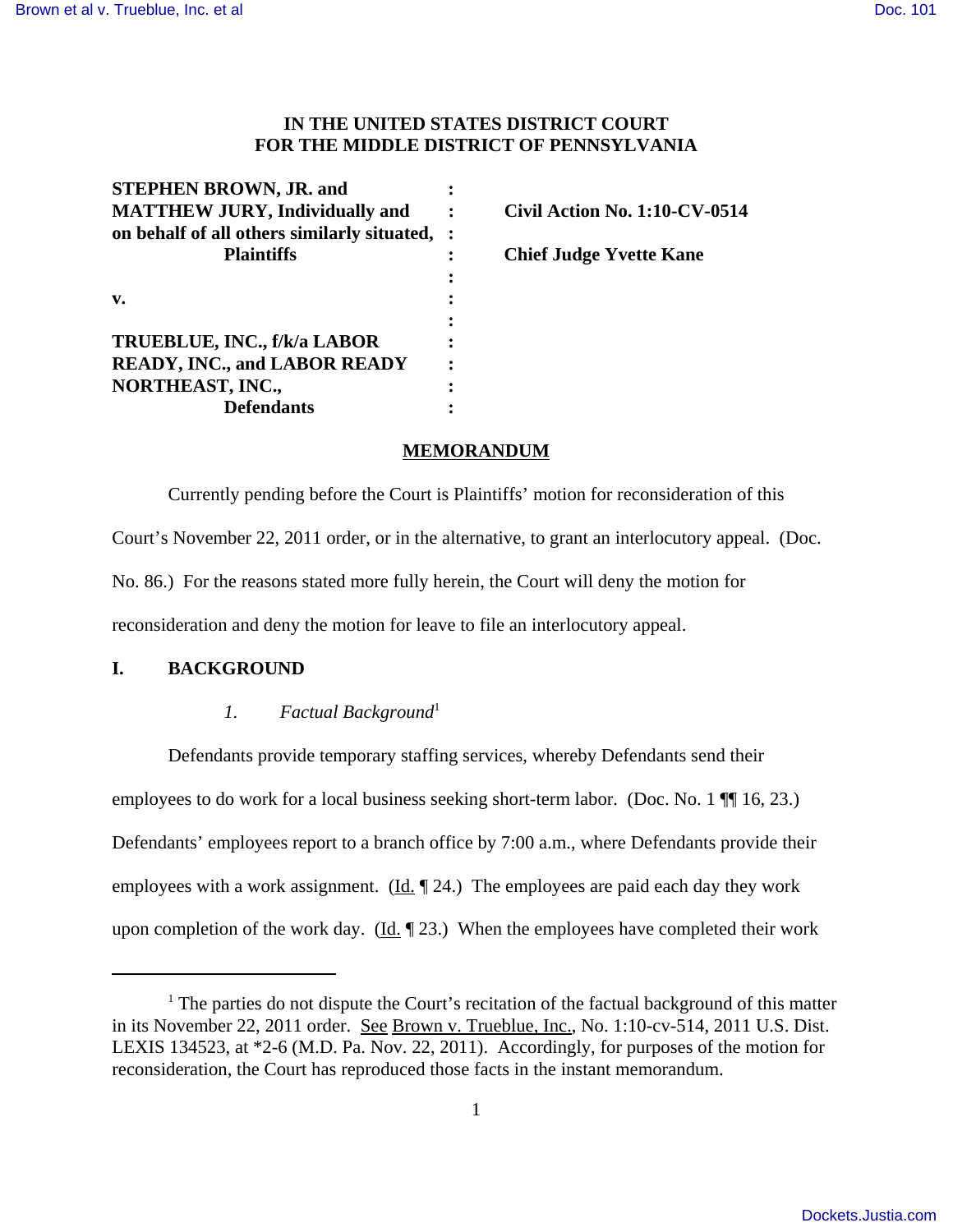for the day, they return to Defendants' branch office where they are given the option of being paid by check or by cash voucher. (Id.  $\parallel$  28.) If an employee elects to use a cash voucher, the employee is given a voucher and a pin number, which the employee may redeem for cash at one of the cash dispensing machines located in the branch offices. ( $\underline{Id}$ ,  $\P$  28.) Employees are charged a fee for using the cash dispensing machines totaling one dollar plus any change in the employee's net pay.<sup>2</sup> (Id. ¶ 28-29.) Plaintiffs, Defendants' employees, allege that the fees applied when using the cash dispensing machines often result in Defendants' employees being paid less than the prevailing minimum wage.  $(\underline{Id}, \P 32)$ .

Both Plaintiffs Brown and Jury signed employment agreements. (Doc. Nos. 67-1, 67-2.)

Those employment agreements included an "Employment and Dispute Resolution" section.

That section included, as a condition of Plaintiffs' employment, an arbitration provision

providing:

1. Arbitration, Waiver of Jury Trial. Labor Ready and I agree that any claim arising out of or relating to this Agreement, or the breach of this Agreement, or my application, employment, or termination of employment, shall be submitted to and resolved by binding arbitration under the Federal Arbitration Act. Labor Ready and I agree that all claims shall be submitted to arbitration including, but not limited to, claims based on any alleged violation of a constitution,

 $2^2$  For example, in the cash voucher submitted by Plaintiffs in support of their motion for class certification, the voucher lists Plaintiff Brown's daily gross pay at \$58.00, representing eight hours of work at \$7.25 per hour. (Doc. No. 27-8.) It lists deductions totaling \$6.25, including \$0.03 for Pennsylvania unemployment taxes, \$0.84 for Medicare, \$1.78 for Pennsylvania state withholding, and \$3.60 for social security. (Id.) Plaintiff Brown's net pay is listed as \$51.75. (Id.) The cash dispensing machine fee is listed as \$1.75, representing one dollar plus the seventy-five cents in change in Plaintiff Brown's net pay. (Id.) Also included on the voucher is a statement that the cash dispensing machine charges a fee and if the employees do not wish to accept this fee, they may request a check. (Id.) The voucher further directs them to "[a]sk the branch employees where you may be able to cash Labor Ready payroll checks for no fee."  $(\underline{Id.})$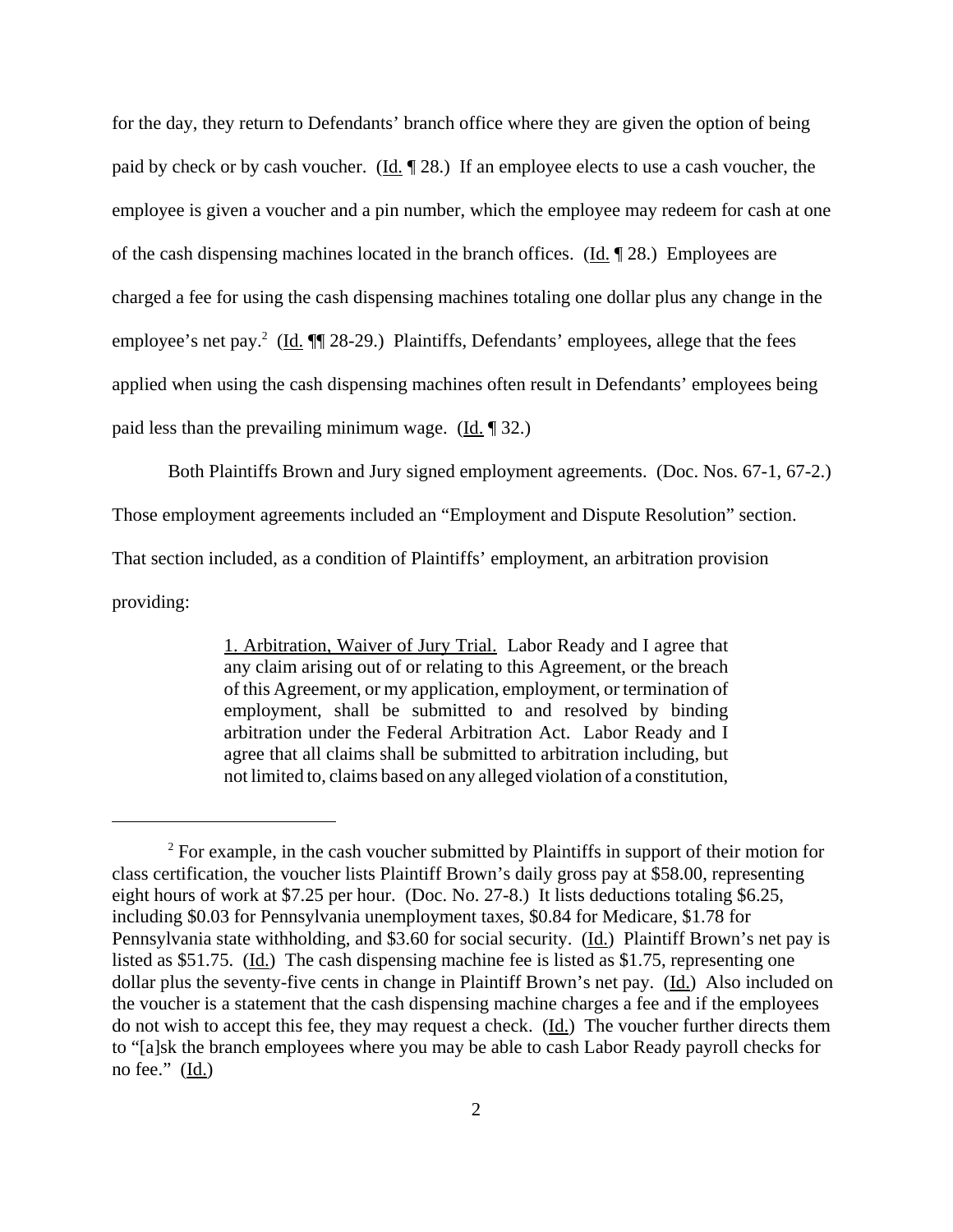or any federal, state, or local laws; Title VII, claims of discrimination, harassment, retaliation, wrongful termination, compensation due or violation of civil rights; or any claim based in tort, contract, or equity. Any arbitration between Labor Ready and I will be administered by the American Arbitration Association under its Employment Arbitration Rules then in effect. Labor Ready agrees to pay for the arbiter's fees where required by law. The award entered by the arbitrator will be based solely upon the law governing the claims and defenses pleaded, and will be final and binding in all respects. In any claim or jurisdiction where this agreement to resolve claims by arbitration is not enforceable, Labor Ready and I agree to submit our claims for resolution by a bench trial (trial by judge) specifically waiving a jury as the ultimate fact finder.

(Id.) Plaintiffs Brown and Jury signed and dated their employment agreements on September 23,

2008, and July 16, 2009, respectively. (Id.)

The "Employment and Dispute Resolution" sections further included agreements to

pursue relief via arbitration individually, rather than on a class basis. Specifically, Plaintiff

Brown's agreement provides:

2. Class Actions. In any such arbitration, or in a court of competent jurisdiction if arbitration is prohibited by law, neither Labor Ready nor I shall be entitled to join or consolidate claims as a representative or member of a class, representative, or collective action.

(Doc. No. 67-1.) Plaintiff Jury's agreement, under the heading "2. Representative Actions"

provides that: "In any arbitration, or in a court of competent jurisdiction if arbitration is

prohibited by law . . . . **I must give my written consent to be represented in a lawsuit against**

**Labor Ready and I will not represent anyone else without their written permission.**" (Doc.

No. 67-2 (emphasis in original).)

#### *2. Procedural History*

Plaintiffs initiated this civil action by filing a complaint on March 7, 2010, alleging violations of the Pennsylvania Minimum Wage Act, the Pennsylvania Wage Payment and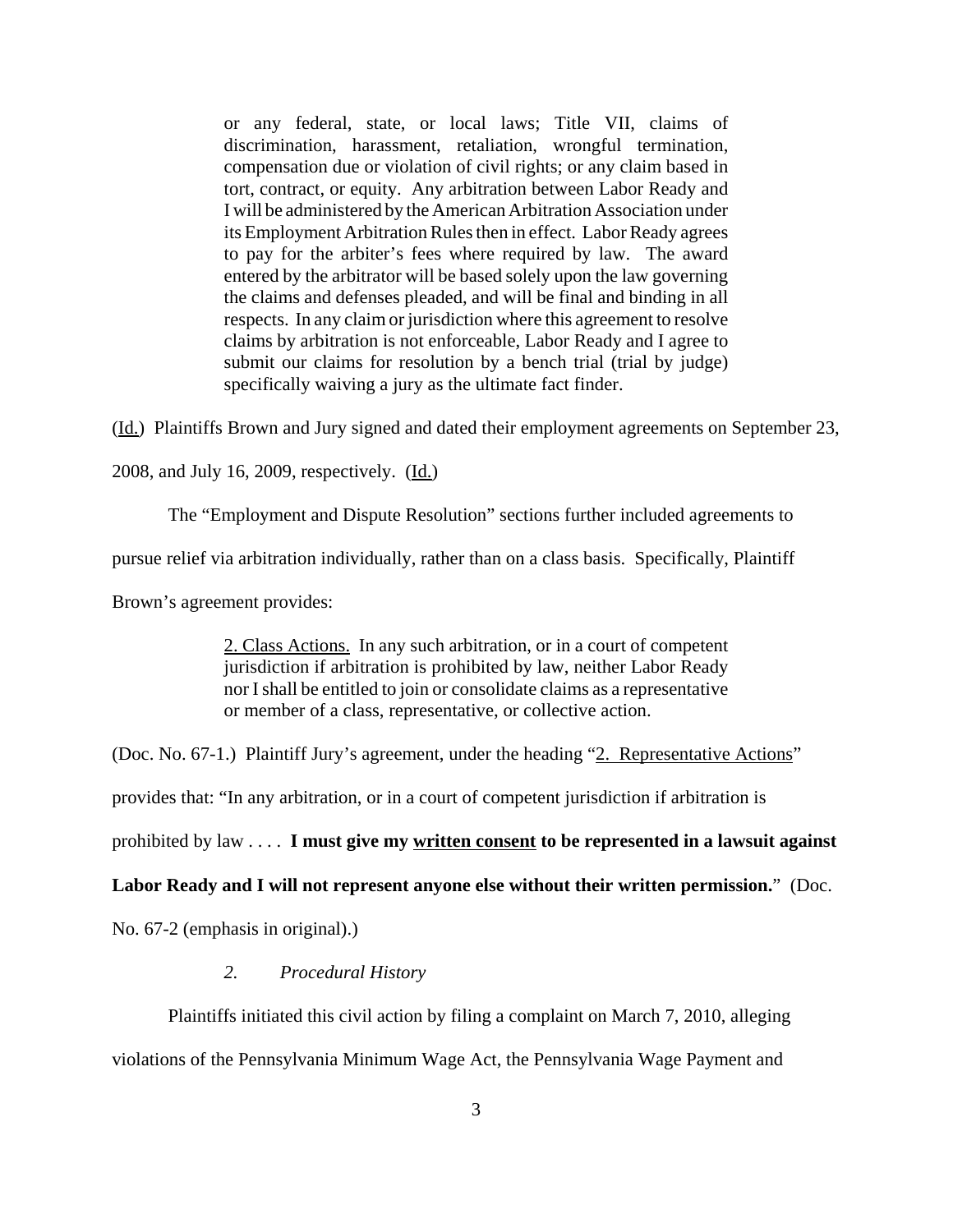Collection Law, and the Fair Labor Standards Act. (Doc. No. 1.) Following the United States Supreme Court's ruling in AT&T Mobility LLC v. Concepcion, 131 S. Ct. 1740 (2011), Defendants filed a motion to compel arbitration. (Doc. No. 63.) The Court granted the motion on November 22, 2011. Brown, No. 1:10-cv-514, 2011 U.S. Dist. LEXIS 134523.

#### **II. MOTION FOR RECONSIDERATION**

On January 3, 2012, the National Labor Relations Board issued a ruling addressing the effect of Concepcion on labor contracts governed by the National Labor Relations Act. See In re D.R. Horton, Inc., 357 NLRB No. 184 (Jan. 3, 2012). The National Labor Relations Board held that "employers may not compel employees to waive their [National Labor Relations Act] right to collectively pursue litigation of employment claims in all forums, arbitral and judicial." Id. at \*16 (emphasis in original). Prompted by this ruling, on January 17, 2012, Plaintiffs moved for reconsideration of this Court's order compelling arbitration. (Doc. No. 86.)

### **A. Standard of Review**

A motion for reconsideration is a device of limited utility. Its purpose is to correct manifest errors of law or fact or to present newly discovered evidence. Harsco Corp. v. Zlotnicki, 779 F.2d 906, 909 (3d Cir. 1985). Accordingly, a party seeking reconsideration must demonstrate at least one of the following grounds prior to the court altering, or amending, a standing judgment: (1) an intervening change in the controlling law; (2) the availability of new evidence that was not available when the court entered judgment; or (3) the need to correct a clear error of law or fact or to prevent manifest injustice. Max's Seafood Café v. Quinteros, 176 F.3d 669, 677 (3d Cir. 1999) (citing N. River Ins. Co. v. CIGNA Reinsurance Co., 52 F.3d 1194, 1218 (3d Cir. 1995)). A motion for reconsideration is appropriate in instances where the court

4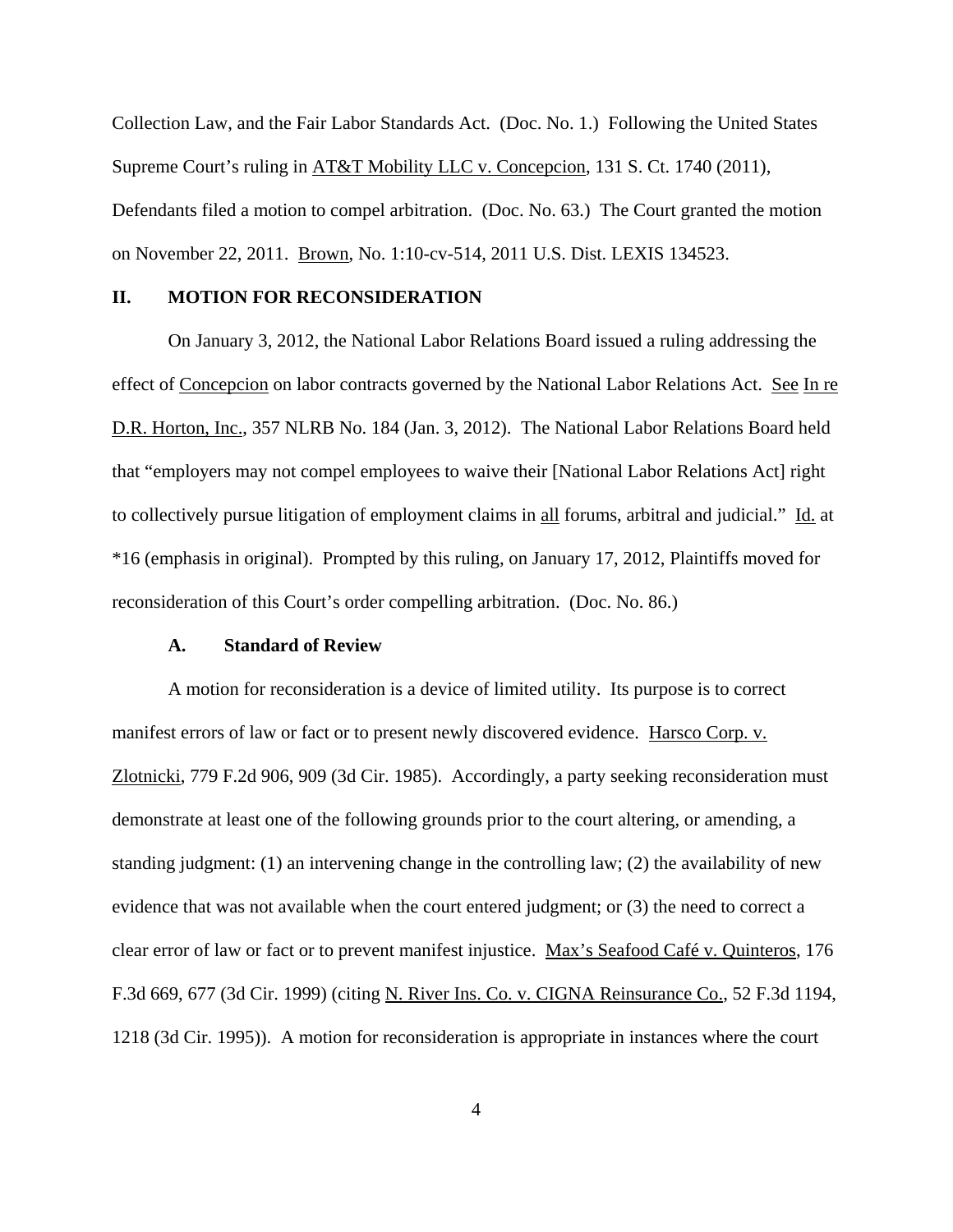has "patently misunderstood a party, or has made a decision outside the adversarial issues presented to the Court by the parties, or has made an error not of reasoning but of apprehension." Rohrbach v. AT&T Nassau Metals Corp., 902 F. Supp. 523, 527 (M.D. Pa. 1995), vacated in part on other grounds on reconsideration, 915 F. Supp. 712 (M.D. Pa. 1996) (citation omitted). It may not be used as a means to reargue unsuccessful theories, or argue new facts or issues that were not presented to the court in the context of the matter previously decided. Drysdale v. Woerth, 153 F. Supp. 2d 678, 682 (E.D. Pa. 2001). "Because federal courts have a strong interest in the finality of judgments, motions for reconsideration should be granted sparingly." Cont'l Cas. Co. v. Diversified Indus., Inc., 884 F. Supp. 937, 943 (E.D. Pa. 1995) (citation omitted).

### **B. Discussion**

Plaintiffs do not directly challenge any holding in this Court's order compelling arbitration. Rather, in their motion for reconsideration, Plaintiffs seek to advance a new argument, namely, that the National Labor Relations Act renders the arbitration agreements at issue in the present matter void. The Court will first briefly review this Court's order compelling arbitration to consider whether any error is contained therein. The Court will then consider whether Plaintiffs present any grounds justifying reconsideration of the Court's order in their motion for reconsideration.

## *1. Order Compelling Arbitration*

In response to the motion to compel arbitration, Plaintiffs did not dispute that an agreement to arbitrate existed or that the claims at issue fell within the scope of that agreement. Rather, Plaintiffs argued that: (1) Pennsylvania's unconscionability doctrine as articulated in

5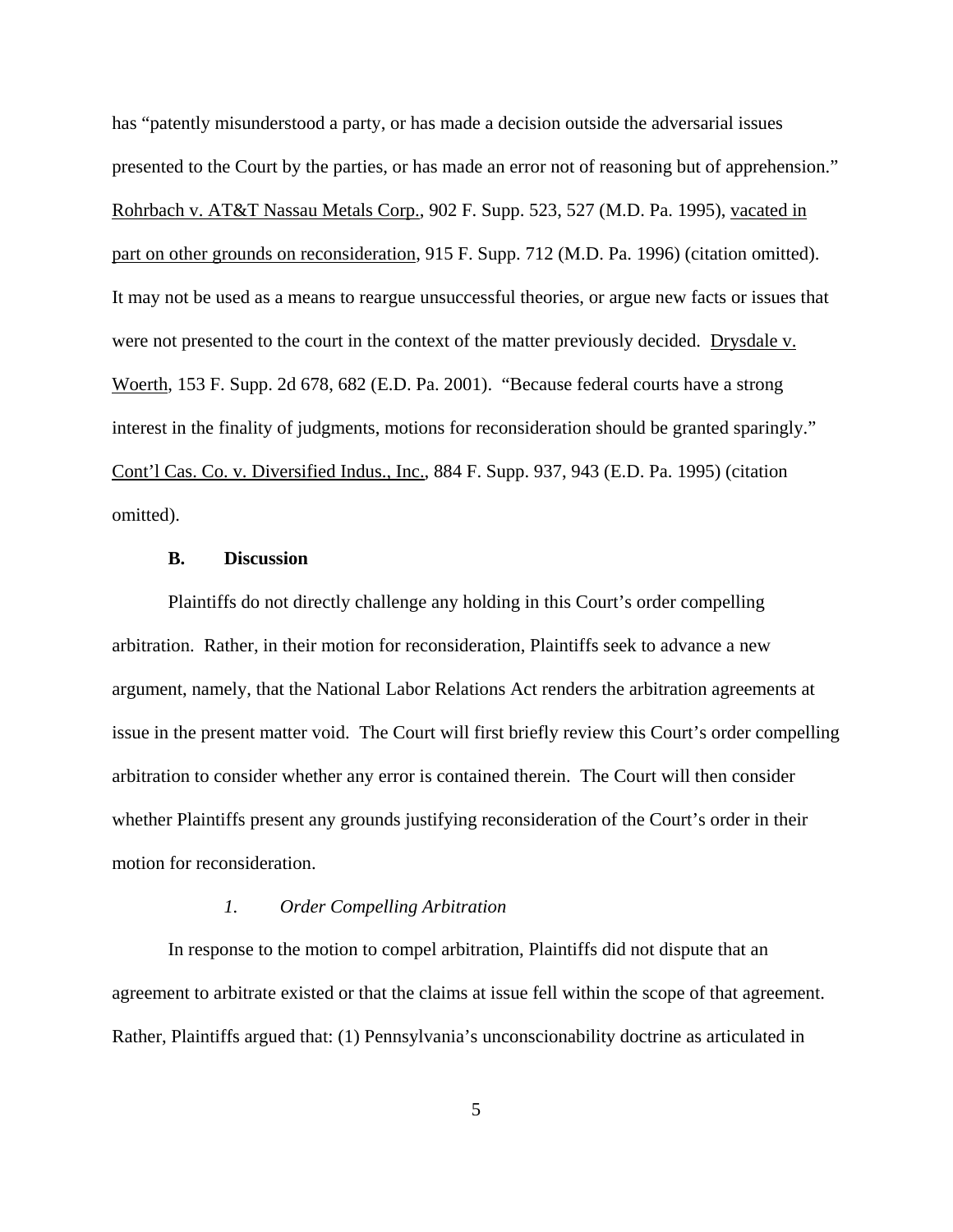Thibodeau v. Comcast Corporation, 912 A.2d 874 (Pa. Super. Ct. 2006), rendered the arbitration agreement unconscionable per se; and (2) Defendants' waived their right to compel arbitration due to the delay in filing a motion to compel arbitration.<sup>3</sup>

The Thibodeau rule stood for the proposition that "if the costs associated with arbitrating a single claim effectively deny consumer redress, prohibiting class action litigation or class action arbitration is unconscionable." Thibodeau, 912 A.2d at 883. Relying on Concepcion, which held that state rules requiring the availability of classwide arbitration were preempted by the Federal Arbitration Act, 131 S. Ct. at 1753, the Court found that Thibodeau was no longer good law, holding that:

> [A] fair reading of Concepcion must lead the Court to conclude that Thibodeau cannot serve to invalidate an arbitration agreement. Although the Thibodeau rule appears to address "the revocation of any contract," the rule in fact serves to invalidate agreements for the sole reason that they are agreements to arbitrate. The Thibodeau rule articulates a clear preference against arbitration and in favor of class actions, concluding "[i]t is only the class action vehicle which makes small consumer litigation possible. . . . Should the law require consumers to litigate or arbitrate individually, defendant corporations are effectively immunized from redress of grievances." Thibodeau, 912 A.2d at 885. Thibodeau is, therefore, in conflict with both Concepcion and Perry v. Thomas, which held that a court may not "rely on the uniqueness of an agreement to arbitrate as a basis for a state-law holding that enforcement would be unconscionable." Perry v. Thomas, 482 U.S. 483, 493, n.9 (1987).

Brown, No. 4:10-cv-514, 2011 U.S. Dist. LEXIS 134523, at \*13-14. The Court went on to note

that one possible distinction between Concepcion and the instant action was that this matter

concerned an employment contract rather than a consumer contract, which was at issue in

<sup>&</sup>lt;sup>3</sup> The Court found that Defendants had not waived their right to arbitrate, and Plaintiffs do not challenge that conclusion in the present motion. Accordingly, the Court will not address that issue further.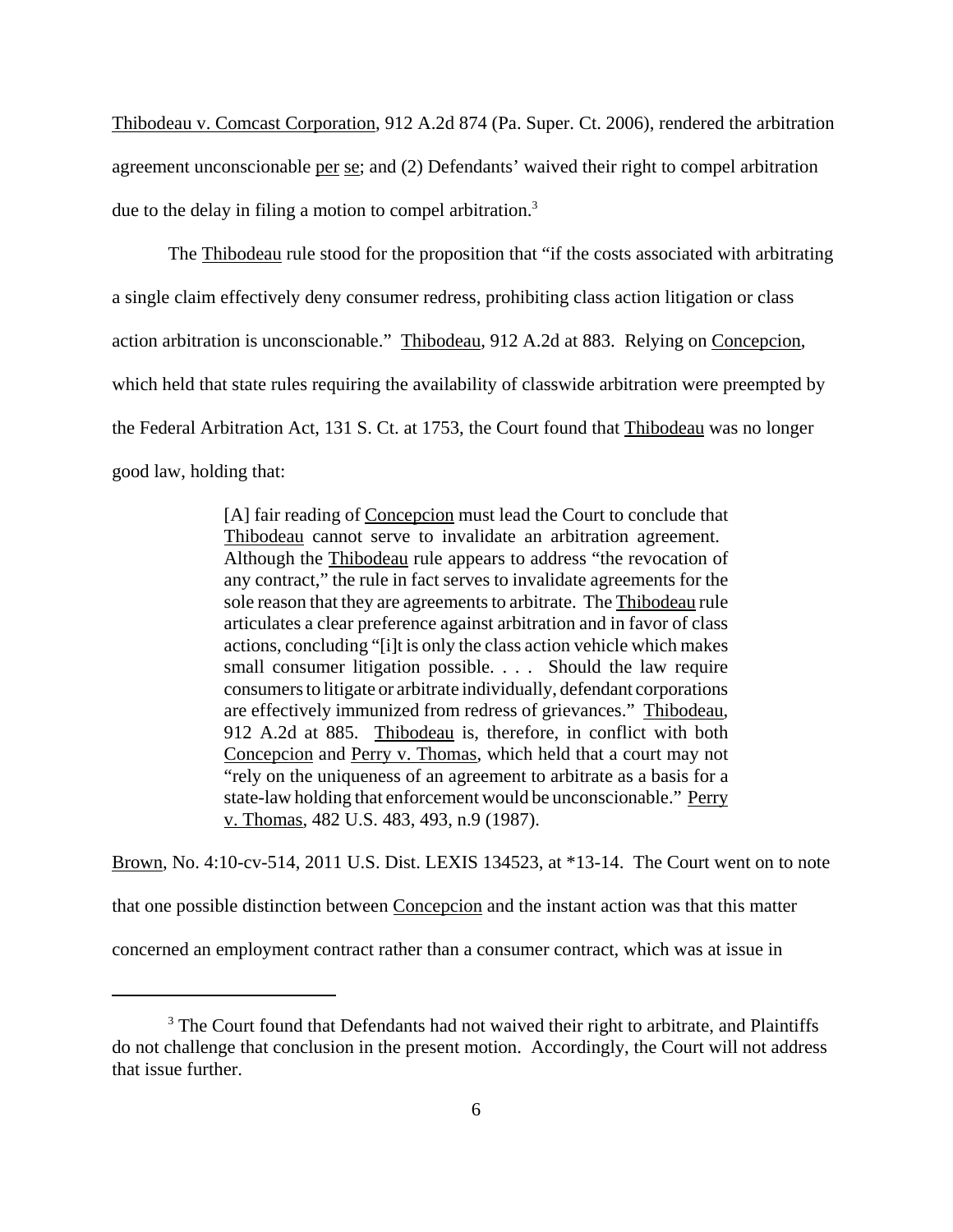Concepcion. Id. at \*14-15. The Court questioned the parties on the issue at oral argument; however, Plaintiffs were unable to identify a relevant distinction. Id. at \*15-16 n.2. Ultimately, because Plaintiffs' only argument on the issue of unconscionability was that Thibodeau rendered the arbitration agreement void as a matter of law, the Court held that the agreement was valid and enforceable. Id. at \*16-17.

Shortly after Plaintiffs filed their motion for reconsideration, and after the National Labor Relations Board issued its decision in D.R. Horton, the United States Court of Appeals for the Third Circuit considered the identical issue raised in this matter. See Quilloin v. Tenet HealthSystem Phila., Inc., F.3d , No. 11-1393, 2012 U.S. App. LEXIS 5353 (3d Cir. Pa. Mar. 14, 2012). In Quilloin v. Tenet HealthSystem, a nurse filed a claim in the Eastern District of Pennsylvania asserting a collective action against her employer pursuant to the Fair Labor Standards Act as well as a class action brought pursuant to the Pennsylvania Minimum Wage Act and the Pennsylvania Wage Payment and Collection Law. Quilloin v. Tenet HealthSystem Phila., Inc., 763 F. Supp. 2d 707, 711 (E.D. Pa 2011). Her employer filed a motion to compel arbitration based on the existence of an agreement to arbitrate. Id. The district court denied the motion to compel arbitration, relying in part on Thibodeau. Id. at 727. On appeal, the Third Circuit reversed, concluding that Thibodeau was "clearly preempted under Concepcion." Quilloin, 2012 U.S. App. LEXIS 5353, \*25. In so doing, the Court explicitly agreed with this Court's order compelling arbitration in the above-captioned matter. <u>Id.</u> at \*25 n.5 (citing Brown, 2011 U.S. Dist. LEXIS 134523). Accordingly, in light of the Third Circuit's holding in Quilloin, the Court cannot find that it erred in its analysis of Plaintiffs' arguments regarding the unconscionability of the arbitration agreements at issue here.

7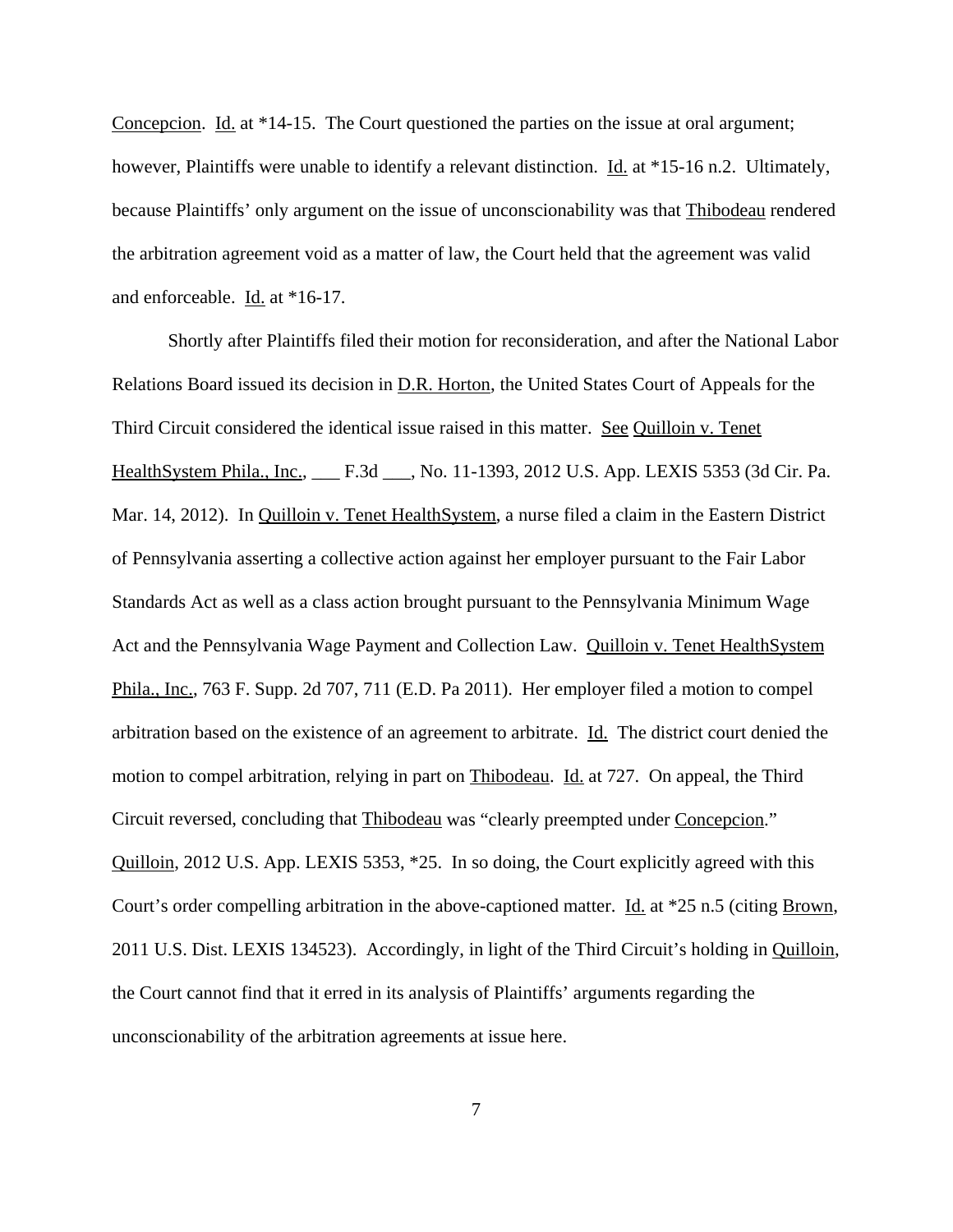### *2. Whether the National Labor Relations Act Justifies Reconsideration*

Plaintiffs appear to concede that Quilloin precludes a finding that Concepcion does not preempt Plaintiffs' arguments regarding unconscionability. (Doc. No. 97.) Instead, in their motion for reconsideration they argue that the National Labor Relations Act prohibits employers from compelling employees to waive their right to pursue collective litigation of employment claims in both arbitral and judicial forums. Accordingly, they contend the agreement at issue in this matter is void pursuant to the National Labor Relations Act and reconsideration is warranted. The Court disagrees for both procedural and substantive reasons.

First, as a procedural matter, the Court finds Plaintiffs' arguments are not properly raised in a motion for reconsideration. Motions for reconsideration are not a vehicle for raising arguments or issues that could have been – but were not – presented to a court prior to its disposition of the matter in question. Johnson v. Diamond State Port Corp., 50 F. App'x 554, 560 (3d Cir. 2002) (quoting Brambles USA, Inc. v. Blocker, 735 F. Supp. 1239, 1240 (D. Del. 1990)). Plaintiffs' argument, that the National Labor Relations Act bars enforcement of the arbitration provision, was not presented to the Court when the Court was addressing the motion to compel arbitration. Plaintiffs contend that the argument could not have been raised because D.R. Horton, which they believe represents a change in controlling law, was decided more than a month after the Court granted the motion to compel arbitration, and thus, they were unable to raise the issue in response to the motion to compel arbitration.

As Plaintiffs suggested at oral argument, the implication of Plaintiffs' argument is that because the Court permitted Defendants to file a motion to compel arbitration at a very late date on the grounds that Concepcion represented a change in controlling law, Plaintiffs should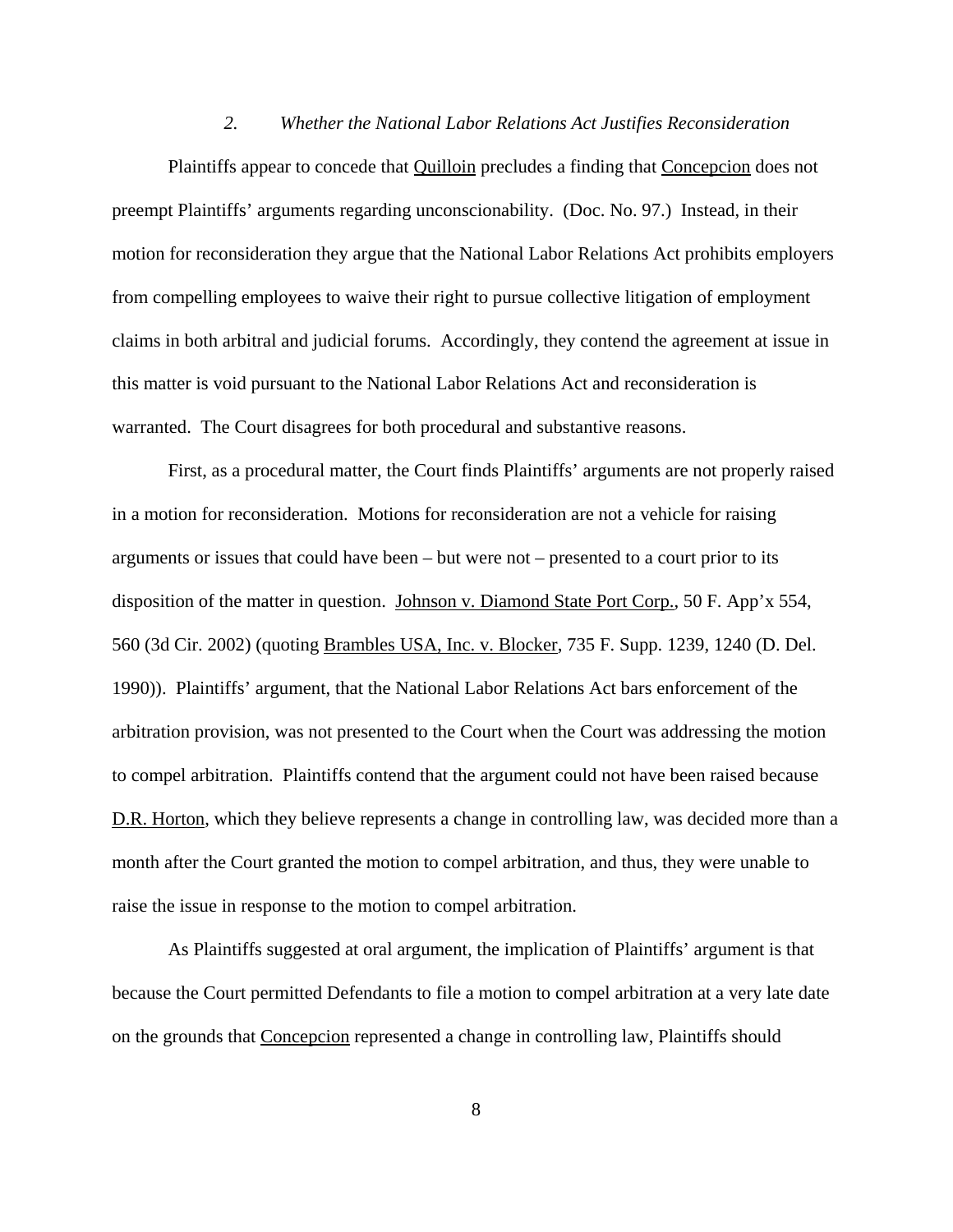therefore also be permitted to raise an otherwise untimely argument based on a newly decided case. The two circumstances are, however, readily distinguishable. First, Concepcion represented a change in controlling law. That is, prior to Concepcion the law governing Defendants' motion, namely Thibodeau, almost certainly would have required the Court to deny the motion to compel arbitration or to compel Defendants to accept classwide arbitration of Plaintiffs's claims. Concepcion rejected that precedent, however, and Defendants were thus able to advance an argument that would have necessarily failed prior to Concepcion. In contrast, D.R. Horton cannot be interpreted as affecting a change in the law. Indeed, if Plaintiffs did argue that D.R. Horton supported an interpretation of the Federal Arbitration Act that conflicts with Concepcion, the Court would be required to reject the decision as conflicting with Supreme Court precedent. Ultimately, D.R. Horton must either represent a change in the law, in which case the Court would be constrained to reject it as conflicting with the precedent of the Supreme Court, or it must represent a consistent interpretation of Concepcion, in which case Plaintiffs could have presented the arguments relied on in D.R. Horton and those arguments would not be properly raised in a motion for reconsideration.<sup>4</sup> Accordingly, Plaintiffs' motion for reconsideration must necessarily fail as procedurally barred.<sup>5</sup>

<sup>&</sup>lt;sup>4</sup> While Plaintiffs' motion would fail under either interpretation of D.R. Horton, the Court is convinced that the arguments raised by Plaintiffs which they base on D.R. Horton, could have been raised prior to that case being decided. Indeed, the Court invited the parties to make such arguments at oral argument when it asked them whether this case could be distinguished from Concepcion on the basis of this matter concerning an employment contract. Plaintiffs declined to do so in any meaningful way. The Court further observes that the arguments Plaintiffs contend are contingent on D.R. Horton were actually made in similar matters following Concepcion and prior to D.R. Horton. (See Doc. No. 90-1.)

<sup>&</sup>lt;sup>5</sup> Defendants further contend that Plaintiffs' motion is untimely because it was filed more than fourteen days after the entry of this Court's order. See Pa. M.D. L.R. 7.10 (requiring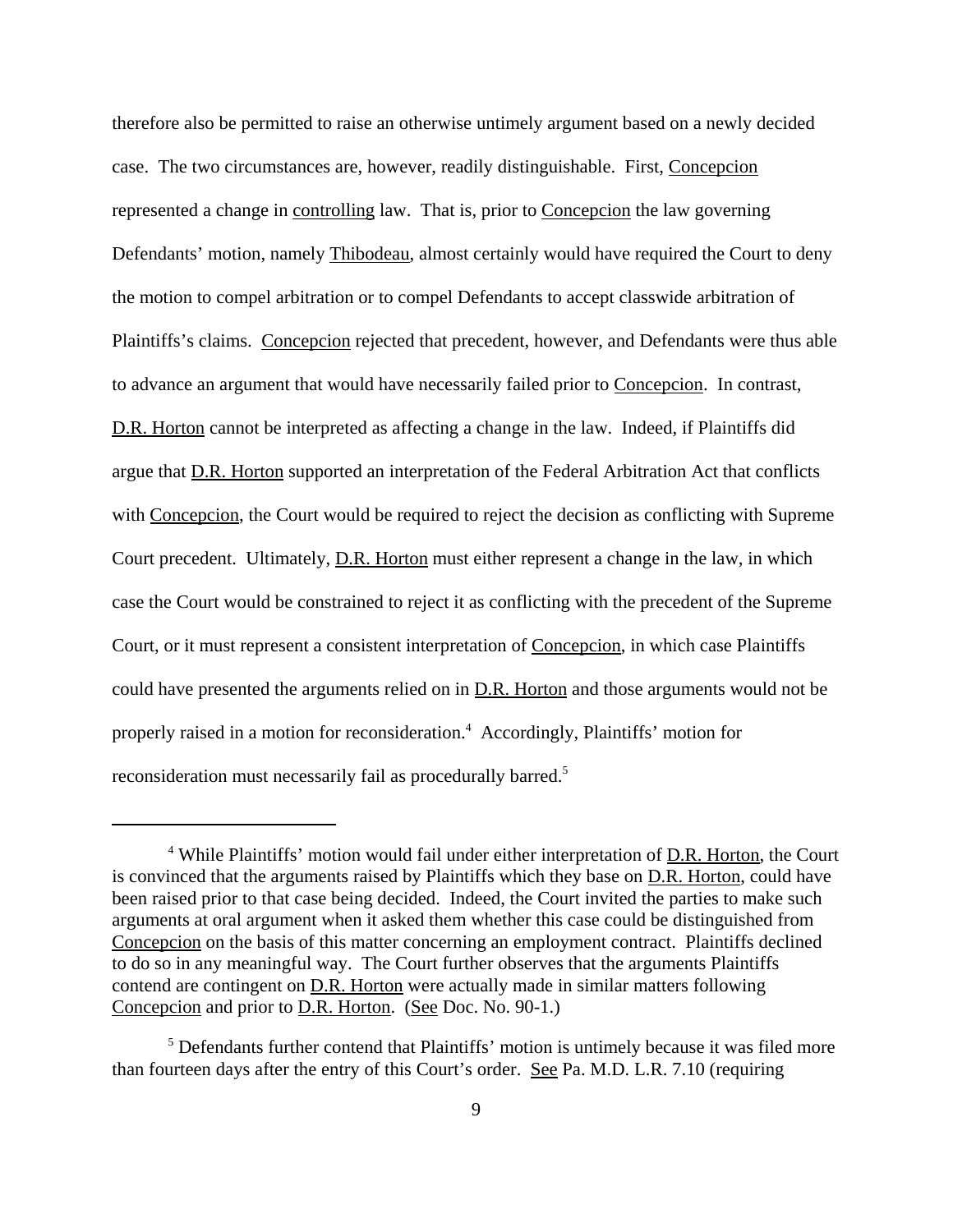Even assuming there were no procedural bar to Plaintiffs' motion for reconsideration, the motion would still fail as a matter of law. First, because the arguments raised by Plaintiffs in their motion for reconsideration are based on the National Labor Relations Act, the Court finds that it is without jurisdiction to decide the issue. Plaintiffs argue that the classwide arbitration waiver contained in the arbitration agreements at issue in this matter are inconsistent with Section 7 of the National Labor Relations Act, which protects employees' right to engage in concerted action, and therefore Defendants violated Section 8(a)(1) of the Act by requiring their employees to sign the agreement. "[A]s a general matter," however, "neither state nor federal courts possess jurisdiction over claims based on activity that is 'arguably' subject to [Sections] 7 or 8 of the [National Labor Relations Act]." Breininger v. Sheet Metal Workers Int'l Ass'n Local Union No. 6, 493 U.S. 67, 74 (1989) (quoting San Diego Bldg. Trades Council v. Garmon, 359 U.S. 236, 245 (1959)). Instead, the courts must defer to the "exclusive competence" of the National Labor Relations Board. Voilas v. Gen. Motors Corp., 170 F.3d 367, 378 (3d Cir. 1999) (citing Garmon, 359 U.S. at 245). Although Plaintiffs have not raised claims pursuant to the National Labor Relations Act in their complaint,<sup>6</sup> D.R. Horton, the decision upon which Plaintiffs exclusively rely, is premised entirely on the theory that Section 7 of the National Labor Relations Act requires the availability of classwide arbitration and thus the agreement violates

motions for reconsideration to be filed within ten days of the Court's order); see also Fed. R. Civ. P. 59(e) (requiring motions to alter or amend judgment to be filed within twenty-eight days of the entry of judgment). Because Plaintiffs filed their motion within fourteen days of the National Labor Relations Board's decision in D.R. Holder, the Court declines to deny the motion for reconsideration on this basis.

<sup>&</sup>lt;sup>6</sup> Plaintiffs' failure to raise claims pursuant to the National Labor Relations Act provides yet another ground for denial of the motion for reconsideration, where the motion seeks to invalidate the arbitration agreement based solely on the National Labor Relations Act.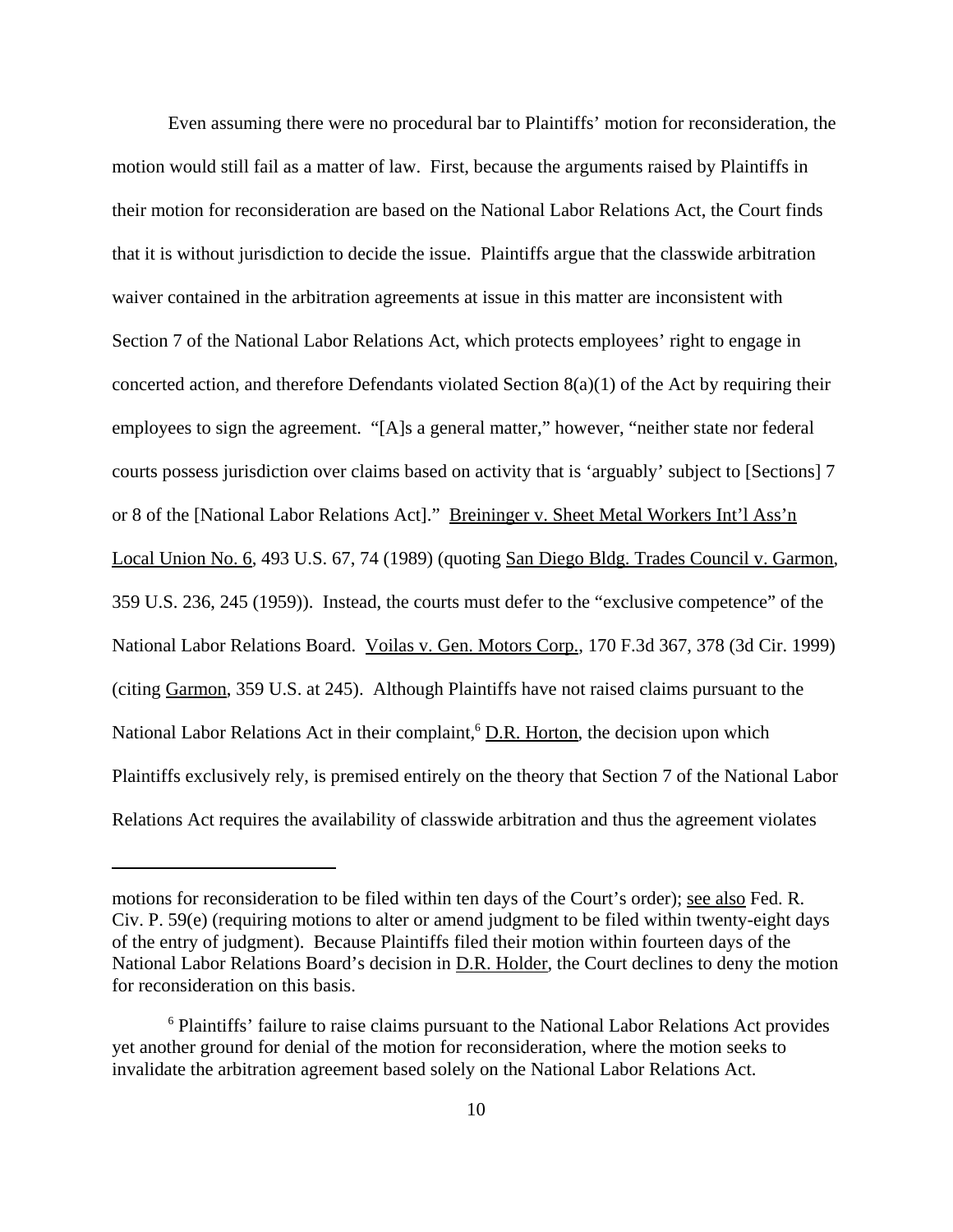Section  $8(a)(1)$  of the National Labor Relations Act. Therefore, pursuant to Garmon, this claim is within the exclusive jurisdiction of the National Labor Relations Board, and the Court is, therefore, without jurisdiction to address it.

Further, even if the Court had jurisdiction over Plaintiffs' National Labor Relations Act claims, and even if Plaintiffs had actually raised such claims, D.R. Horton would not serve as a bar to arbitration in this matter. The Court finds that D.R. Horton is more narrow than Plaintiffs suggest and that it does not apply to the agreement at issue here. In D.R. Horton, the National Labor Relations Board, after considering an arbitration agreement requiring all employment disputes to be resolved via individual arbitration, held in relevant part that:

> [E]mployers may not compel employees to waive their NLRA right to collectively pursue litigation of employment claims in all forums, arbitral and judicial. So long as the employer leaves open a judicial forum for class and collective claims, employees' NLRA rights are preserved without requiring the availability of classwide arbitration. Employers remain free to insist that arbitral proceedings be conducted on an individual basis.

357 NLRB No. 184, at \*16 (emphasis in original). The agreements at issue here do not bar all class or collective actions. Both arbitration agreements prohibit classwide arbitration; however, they leave open the door to collective actions in other forums. (Doc. Nos. 67-1 at 1; 67-2 at 1.) These agreements appear to be entirely consistent with the holding of D.R. Horton, and Plaintiffs fail to explain why the provisions in the agreements relating to class action litigation do not cure the defect identified by the National Labor Relations Board in D.R. Horton.<sup>7</sup>

 $<sup>7</sup>$  Defendants also contend that  $D.R.$  Horton is void because only two members of the</sup> National Labor Relations Board decided the case. Thus, Defendants contend that the Board lacked a quorum. The D.R. Horton matter was assigned to three members of the National Labor Relations Board: Chairman Pearce and Members Becker and Hayes. In re D. R. Horton, Inc., 357 NLRB No. 184, at \*1. Member Hayes, however, recused himself from the matter and did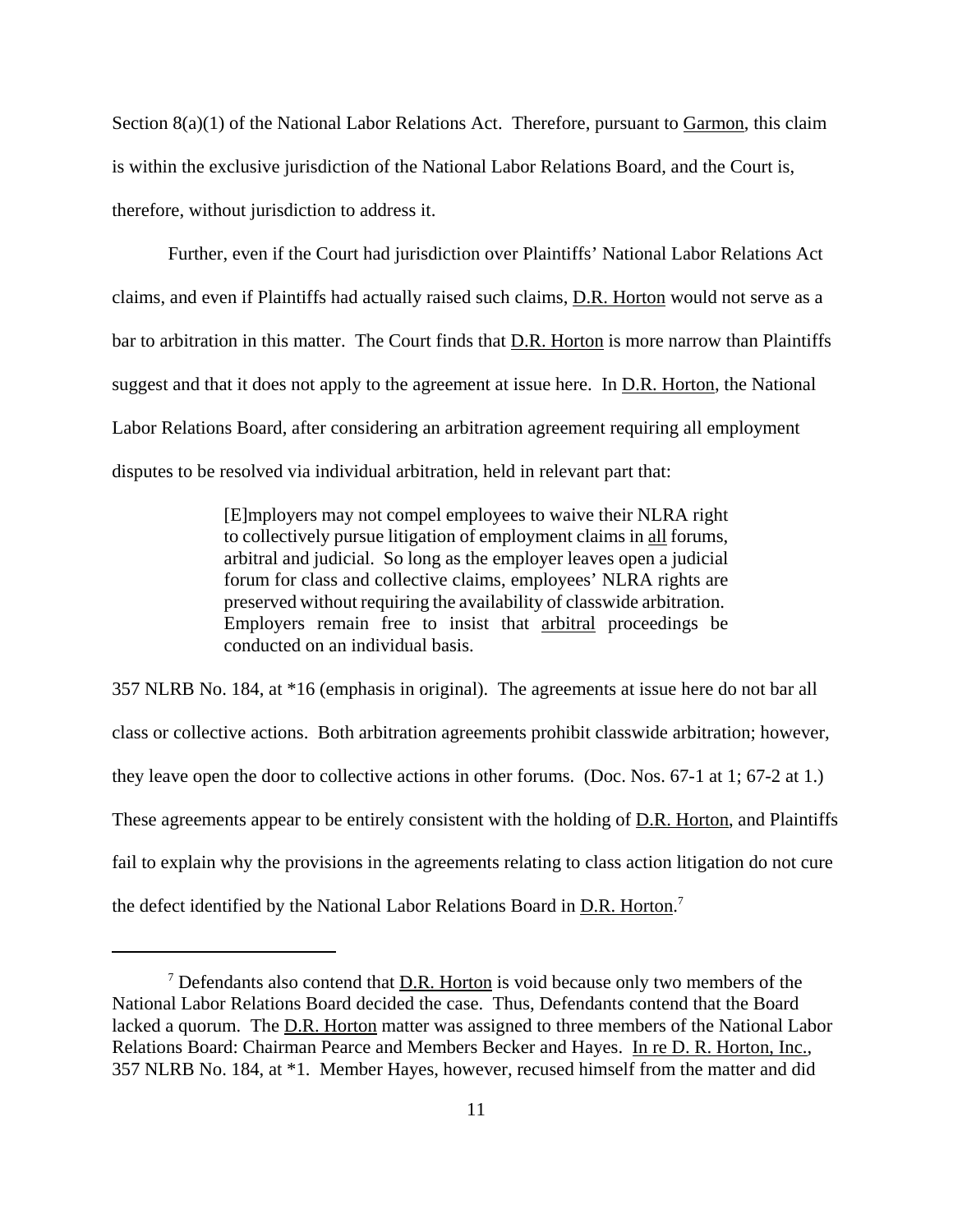## **III. MOTION FOR INTERLOCUTORY APPEAL**

In the alternative, Plaintiffs seek an interlocutory appeal of the order compelling arbitration. A district court may only certify an order for interlocutory appeal pursuant to 28 U.S.C. § 1292(b) if the order: (1) concerns a controlling question of law, (2) as to which there is substantial ground for difference of opinion, and (3) for which an immediate appeal from the order will materially advance the ultimate termination of the litigation. 28 U.S.C. § 1292(b). An order concerns a controlling question of law if: (1) an incorrect disposition would constitute reversible error; or (2) the question is "serious to the conduct of the litigation either practically or legally." In re Chocolate Confectionary Antitrust Litig., 607 F. Supp. 2d 701, 705 (M.D. Pa. 2009) (quoting Katz v. Carte Blanche Corp., 496 F.2d 747, 755 (3d Cir. 1974)). To satisfy the second prong, "genuine doubt must exist about the legal standard governing a particular case." Id. at 705-06 (citations omitted); see also Couch v. Telescope Inc., 611 F.3d 629, 633 (9th Cir. 2010). Finally, an immediate appeal will only be found to materially advance the termination of

Section 3(b) of the National Labor Relations Act provides that:

The Board is authorized to delegate to any group of three or more members any or all of the powers which it may itself exercise. . . . A vacancy in the Board shall not impair the right of the remaining members to exercise all of the powers of the Board, and three members of the Board shall, at all times, constitute a quorum of the Board, except that two members shall constitute a quorum of any group designated pursuant to the first sentence hereof."

29 U.S.C. § 153(b). The Supreme Court has acknowledged that the last sentence of this provision empowers a panel of the board to act where two members of a group assigned to a case will constitute a quorum if "for example, the third member had to recuse himself from a particular matter." New Process Steel, L.P. v. NLRB, 130 S. Ct. 2635, 2639 (2010). In light of this holding, the Court finds that the Board did have the necessary quorum to decide the case.

not participate in deciding the merits of the case. Id. at n.1.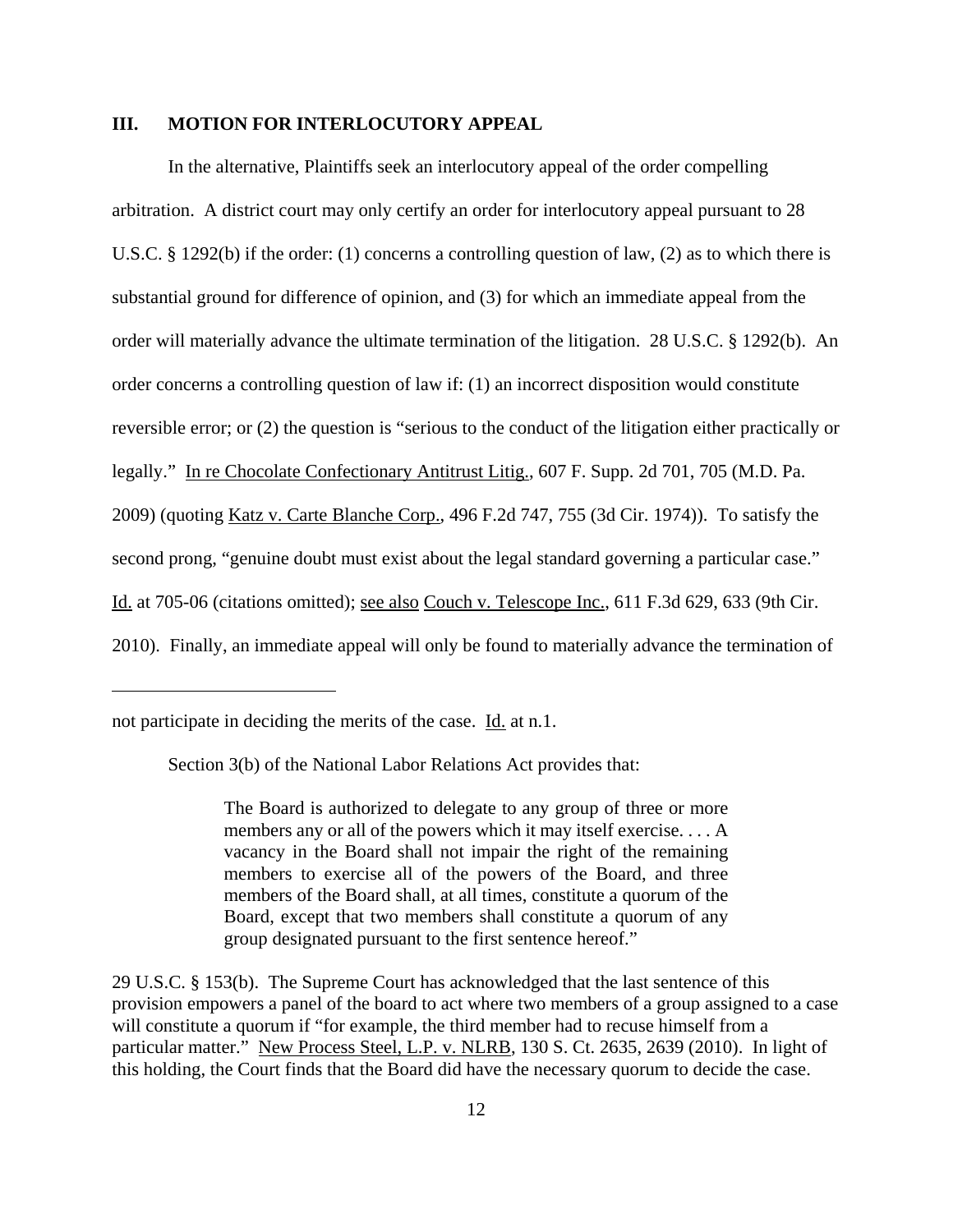the litigation where an appeal could eliminate the need for trial, simplify the case, or reduce the cost of discovery. Id. at 708 (citations omitted).

Plaintiffs' claim fails on the latter two prongs. As discussed in the previous section, the Third Circuit's order in Quilloin indicates that the Court properly evaluated Defendants' motion to compel arbitration. Plaintiffs' current argument is not based on an error alleged to have been made by this Court, but rather it is based on issues Plaintiffs never previously raised. An interlocutory appeal, or any appeal for that matter, is not a vehicle for a party to explore new arguments and new theories of the case never raised before the district court. Further, even if the Third Circuit were to reverse this Court's order compelling arbitration, the result would be beginning the case anew at the class certification stage. Reversal would not eliminate the need for trial, simplify the case, or reduce the cost of discovery. On the contrary, the case would become exponentially more complex, expensive, and time consuming.

Plaintiffs' motion for an interlocutory appeal does not challenge the order they seek to appeal. Plaintiffs do not allege the Court erred in resolving the issues that were before it. They do not allege the standards employed by the Court in addressing the arguments raised by the parties were unclear or unsettled. Rather, Plaintiffs argue that if they had raised different arguments or framed their case in a different manner that questions would have arisen justifying an interlocutory appeal. Such arguments do not warrant the certification of an order for interlocutory appeal. Accordingly, the motion must be denied.

## **IV. MOTION FOR ADDITIONAL DISCOVERY**

In their brief in reply to Defendants' brief in opposition, Plaintiffs for the first time raise the question of whether arbitration in this matter is prohibitively expensive, thereby depriving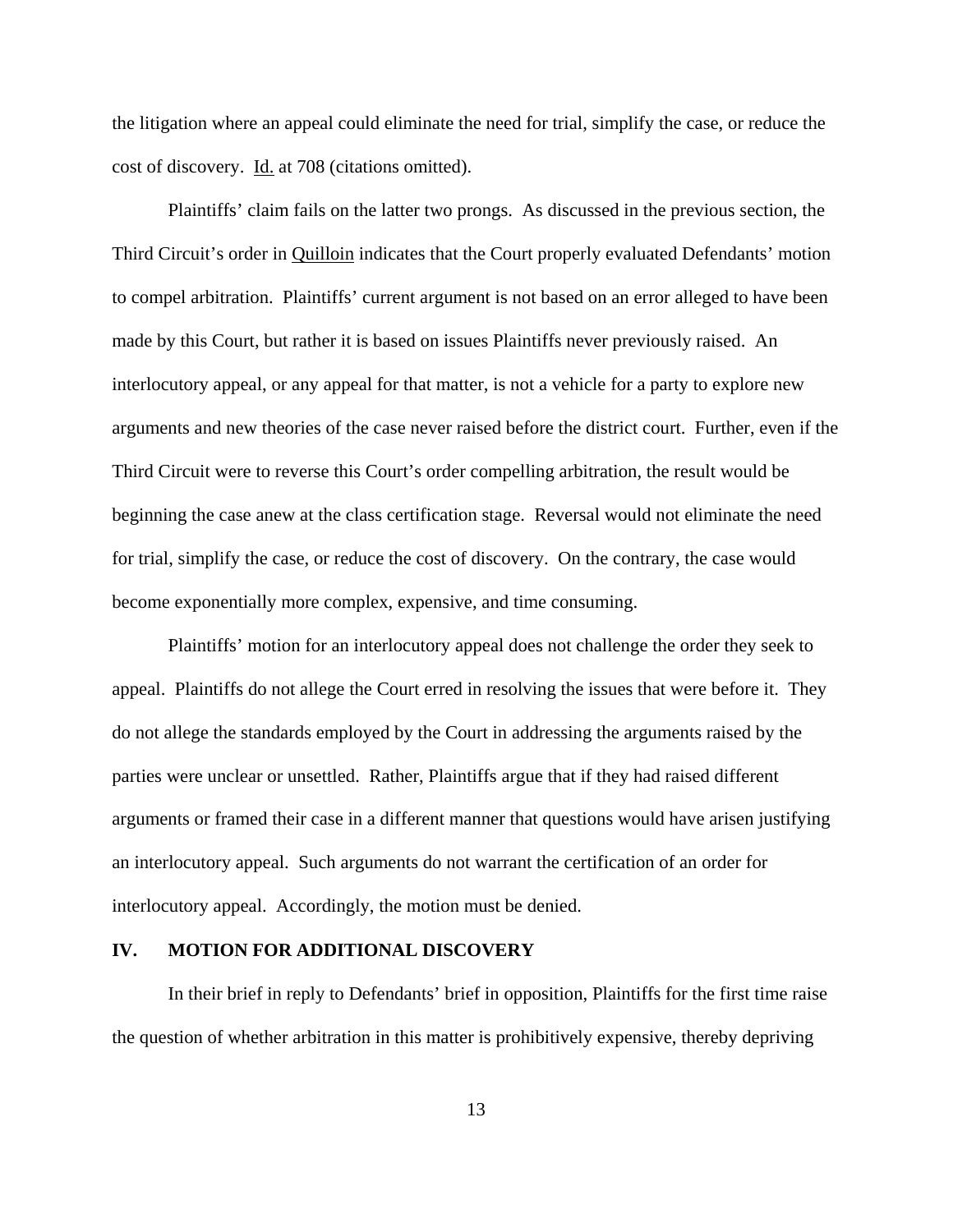them of the ability to effectively vindicate their statutory rights via arbitration. The Supreme Court has recognized that agreements to arbitrate may be deemed unenforceable in such circumstances.See Green Tree Fin. Corp. v. Randolph, 531 U.S. 79, 90 (2000). However, it is the party resisting arbitration who bears the burden of establishing that arbitration is not a proper means of resolving a claim. Id. (citing Gilmer v. Interstate/Johnson Lane Corp., 500 U.S. 20, 26 (1991)). Failure to put forth evidence establishing that the high costs of arbitration will preclude a litigant from vindicating their statutory rights mandates a finding that allegations regarding costs are too speculative to justify invalidating an agreement to arbitrate. Id. at 90-91 (holding that plaintiff had failed to meet her burden of proving that the costs of arbitration would prevent her from vindicating her statutory rights pursuant to the Truth in Lending Act). In the present matter, Plaintiffs have failed to put forth any evidence supporting a finding that the costs of arbitration are prohibitively high. Accordingly, they have requested leave<sup>8</sup> to conduct discovery on the issue. (Doc. No. 91 at 23.)

The Court finds that even if it granted Plaintiffs leave to discover additional information, Plaintiffs would not be able to meet their burden of establishing that individual arbitration deprives Plaintiffs of the ability to vindicate their statutory rights. Plaintiffs have raised claims pursuant to the Fair Labor Standards Act, the Pennsylvania Minimum Wage Act, the Wage Payment and Collection Law, and the Check Casher Licensing Act. (Doc. No. 1.) These statutes provide for sufficient statutory remedies as to ensure that individual arbitration is not

<sup>&</sup>lt;sup>8</sup> Plaintiffs have not actually filed a motion for discovery on the issue as required by Rule 7 of the Federal Rules of Civil Procedure. Fed. R. Civ. P. 7(b)(1) ("A request for a court order must be made by motion."). This failure alone would justify denial of Plaintiffs' request. The Court will, however, address the issue on the merits.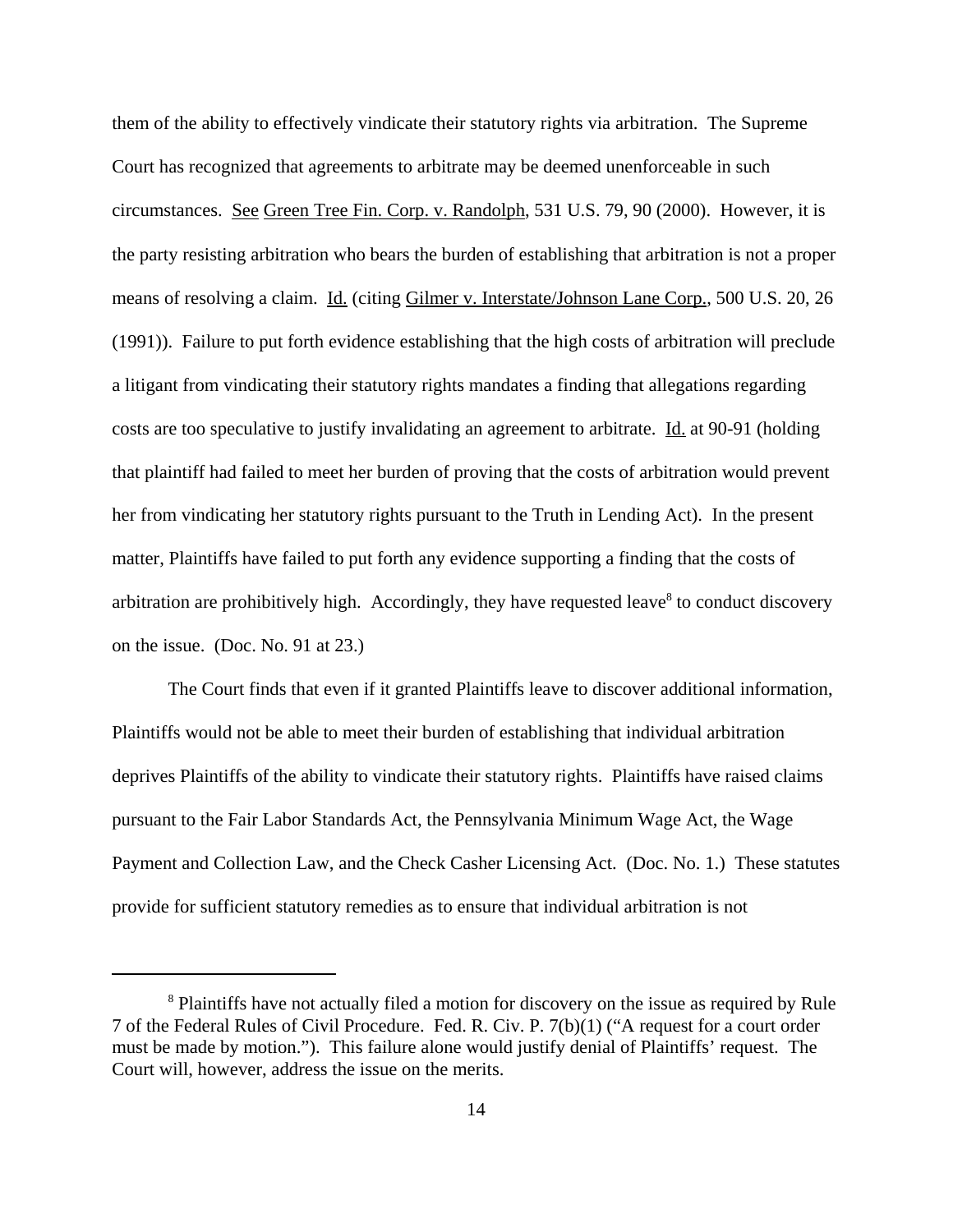prohibitively expensive. Pursuant to the Fair Labor Standards Act, Plaintiffs are entitled to damages "in the amount of their unpaid minimum wages, or their unpaid overtime compensation, as the case may be, and in an additional equal amount as liquidated damages." 29 U.S.C. § 216(b). Moreover, the statute mandates that a reasonable attorney's fee in addition to the cost of the action be paid by the defendant in such actions where the plaintiff prevails.<sup>9</sup> Id. Significantly, the Fair Labor Standards Act's damages provisions and provisions for attorney's fees and costs apply even in arbitration. See Adkins v. Labor Ready, Inc., 303 F.3d 496, 502 (4th Cir. 2002) (citing Gilmer, 500 U.S. at 27-28) (explaining that because litigants retain all substantive statutory rights in an arbitral forum, plaintiffs prevailing under the Fair Labor Standards Act would be awarded attorney's fees and costs even if the case were sent to arbitration and holding that plaintiff had failed to establish that the costs of arbitration rendered the arbitration agreement void). As a result of the statutory damages provisions as well as the cost- and fee-shifting provisions in the Fair Labor Standards Act, the Court finds no basis for concluding that arbitration would be prohibitively expensive.

Plaintiffs, citing Blair v. Scott Specialty Gases, note that the Third Circuit has ordered discovery on the issue of whether the cost of arbitration is prohibitively high in other cases and

<sup>&</sup>lt;sup>9</sup> In addition to the damages and fees provisions in the Fair Labor Standards Act, the remaining claims raised by Plaintiffs also raise the possibility of significant, albeit largely redundant, means of recovery. Under the Check Casher Licensing Act, a plaintiff may recover statutory damages of \$250 or damages in the amount of three times actual damages, whichever is greater, as well as attorney's fees and costs. 63 Pa. Stat. § 2329. Violations of the Wage Payment and Collection Laws permit recovery of liquidated damages in the amount of \$500 or twenty five percent of wages owed, whichever is greater. 43 Pa. Stat. § 260.10. Plaintiffs are also permitted to recover attorney's fees and costs under the Wage Payment and Collection Laws. 43 P.S. § 260.9a(f). Likewise, violations of Pennsylvania's Minimum Wage Act entitle a plaintiff to damages plus a reasonable attorney's fee in addition to costs. 43. Pa. Stat § 333.113.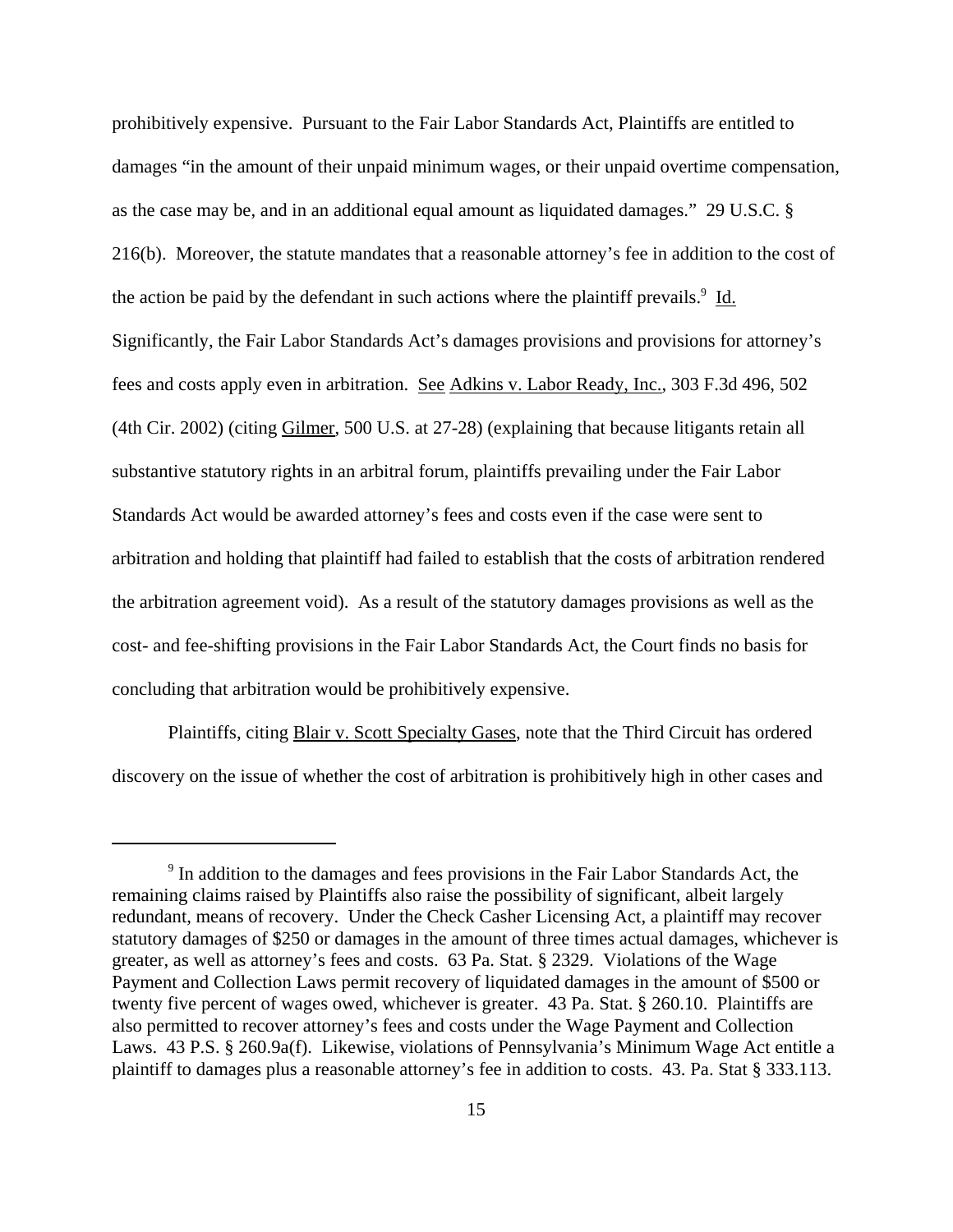that the Court should do so in this case. 283 F.3d 595 (3d Cir. 2002). The decision in Blair, however, is distinguishable from the present matter. In **Blair** the Court of Appeals found that remand for further discovery was warranted "in light of [the plaintiff's] affidavit of her limited financial capacity, the evidence that the AAA would preside over the arbitration, and the AAA rules requiring the parties to bear equally the costs of the arbitrator's fees." Id. at 610. Moreover, the arbitration agreement at issue in Blair included a fee-splitting provision in which the plaintiff would be required to pay half the costs of the arbitration. Id. at 605.

In the present matter, Plaintiffs have failed to put forth an affidavit of their financial inability to pay the arbitration fees as was done in **Blair**.<sup>10</sup> Nor have Plaintiffs indicated what filing fees or arbitrator's fees, if any, Plaintiffs will bear the burden of paying. Accordingly, Plaintiffs seek discovery based on nothing more than sheer speculation, which is made all the more troubling by the fact that the information Plaintiffs seek to discover is likely entirely within their possession. See Adkins, 303 F.3d at 503 (affirming a district court's decision to compel arbitration and noting that plaintiff's complaint that "the district court cut off discovery" on the issue of cost because it was within plaintiff's power, absent discovery, to determine the amount of money at stake and the cost of arbitration, noting that plaintiff "cannot seriously claim to be in court because the arbitration fee is too high at the same time that he pleads ignorance about what the actual amount of the arbitration fee might be").

In addition to Plaintiffs' alleged costs being entirely speculative, a second critical

<sup>&</sup>lt;sup>10</sup> The affidavit in Blair "set[] forth the amounts of [plaintiff's] assets (her car and house), monthly income, debt, and monthly bills. The affidavit indicate[d] that her monthly bills exceed her monthly income by \$182 per month and that her debt exceed[ed] her assets by \$57,000." Id. at 608 (citations to the record omitted).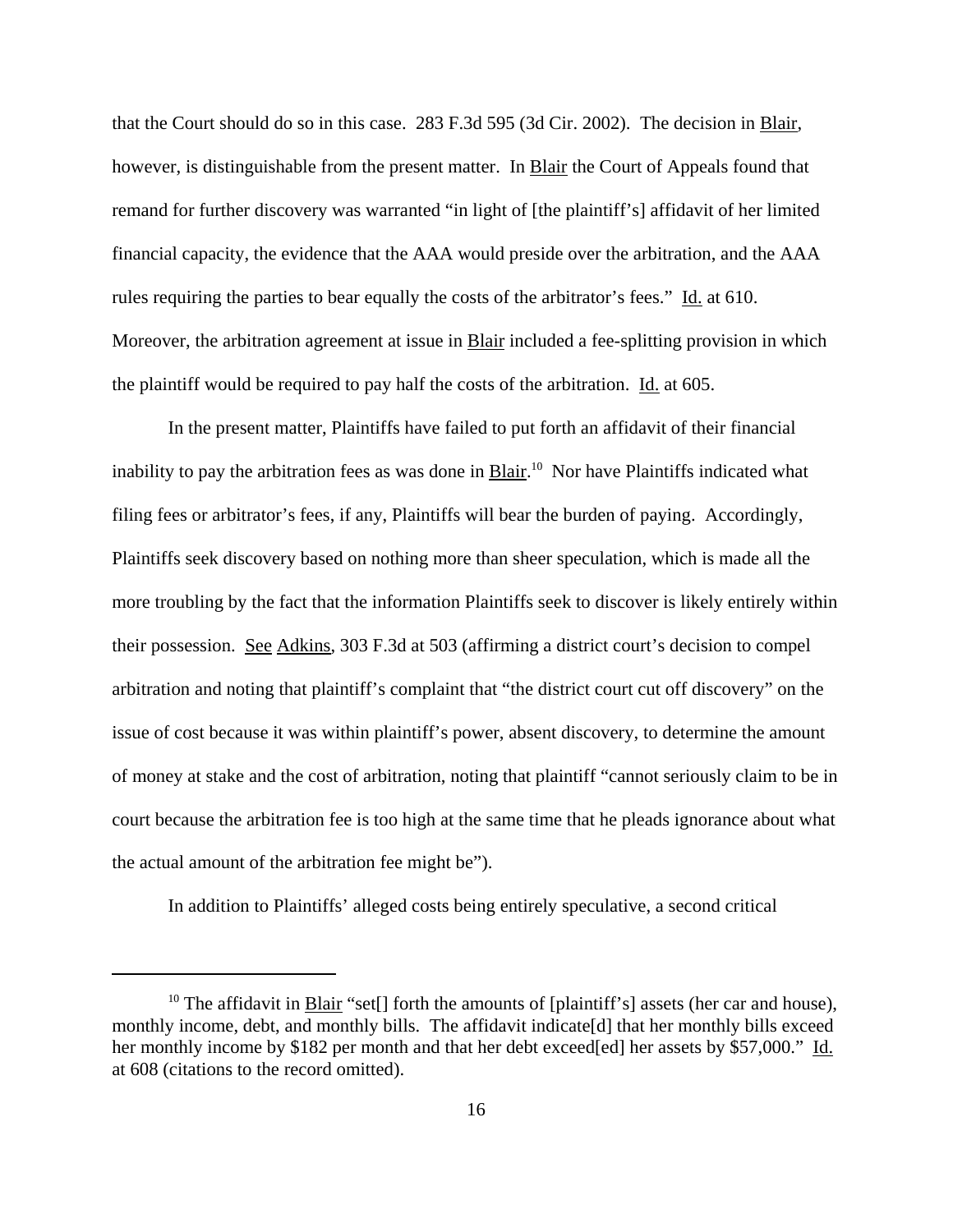distinction between this matter and Blair, is that Blair involved an arbitration agreement where the parties agreed to share the costs. In the present matter no such agreement has been alleged. To the contrary, Defendants have represented that they have paid one hundred percent of the filing fees. (Doc. No. 94 at 6.) Further, the arbitration agreements submitted previously indicate that Defendants agree to "pay for the arbiter's fees where required by law" and that the arbitration would be "administered by the American Arbitration Association under its Employment Arbitration Rules then in effect." (Doc. Nos. 67-1 at 1; 67-2 at 1.) The parties do not address the issue; however, it appears that the American Arbitration Association's Employment Arbitration Rules provide that the employer "shall pay the arbitrator's compensation." Because Defendants will apparently pay all the fees associated with arbitration, discovery would serve absolutely no purpose in this matter.<sup>11</sup> See Livingston v. Assocs. Fin., Inc., 339 F.3d 553, 557 (7th Cir. 2003) (reversing a district court and concluding that a plaintiff could not argue that costs associated with arbitration were prohibitively high were the defendant had agreed to pay the costs); Large v. Conseco Fin. Servicing Corp., 292 F.3d 49, 56 (1st Cir. 2002) (concluding that a plaintiff could not show the costs of arbitration were prohibitively high where the defendant had agreed to pay the costs). Accordingly, the request for additional discovery must be denied.

### **V. CONCLUSION**

Plaintiffs' motion raises policy concerns that touch on important issues of access to legal remedies. The Court must emphasize, however, that the motion currently pending before the

 $11$  Even if this were not the case, the Court is satisfied that the cost- and fee-shifting provisions in the Fair Labor Standards Act adequately ensure that the costs of individualized arbitration are not prohibitively high.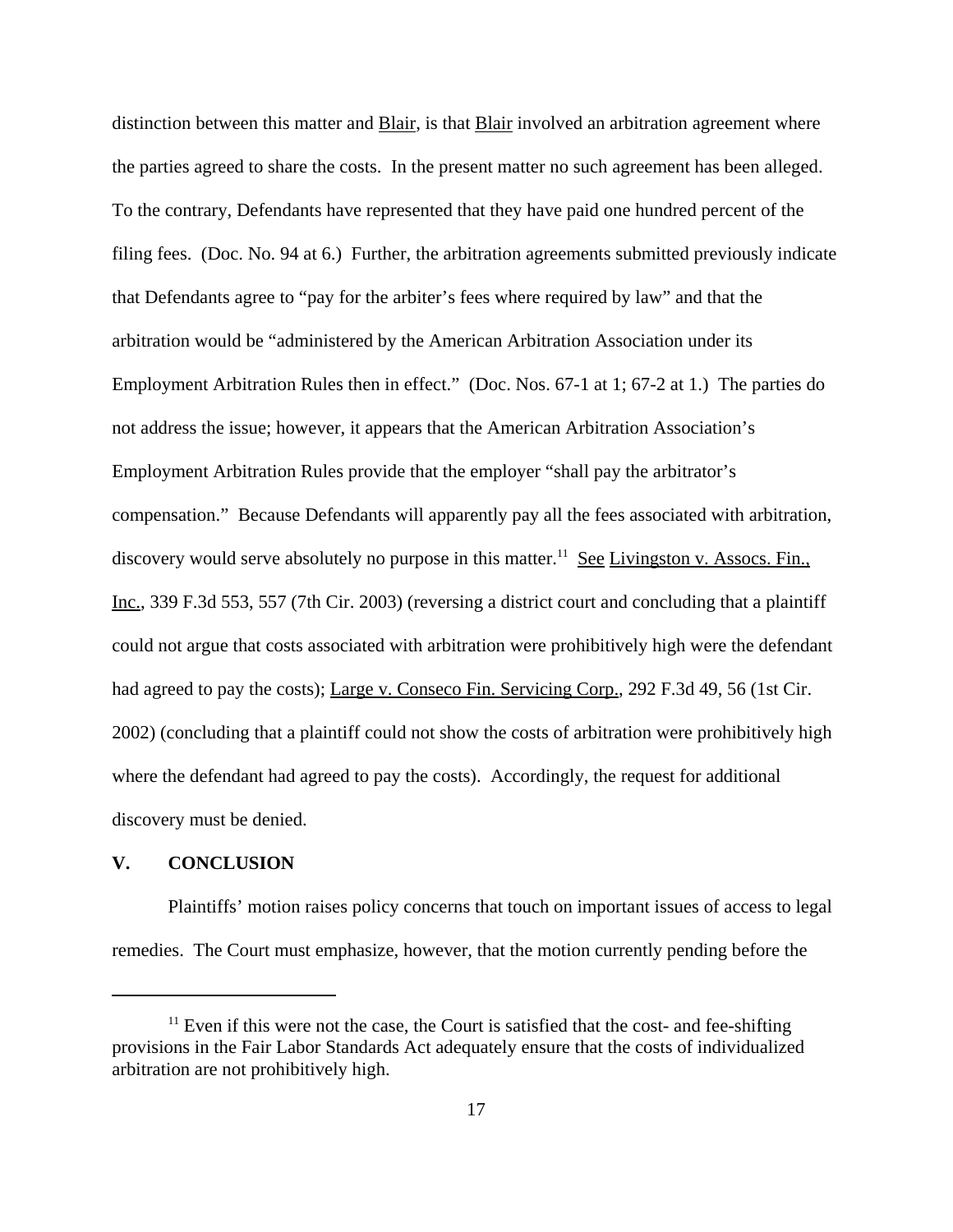Court is a motion for reconsideration. Such motions are to be used sparingly and in limited circumstances. The main thrust of Plaintiffs' argument is that an intervening change in the controlling law, namely the decision by the National Labor Relations Board in D.R. Horton, justifies reconsideration of this Court's order compelling arbitration. Plaintiffs fail, however, to establish that <u>D.R. Horton</u> does in fact represent a change in controlling law. They raise no arguments in the present motion that could not have been raised in response to the motion to compel arbitration. To the extent Plaintiffs contend that **D.R.** Horton represents a departure from the Supreme Court's decision in Concepcion, the Court would be constrained to reject such an interpretation as inconsistent with binding Supreme Court precedent. Further, Plaintiffs raise arguments based on the National Labor Relations Act; however, they do not present any claims based on the Act, and the Court questions whether it would have jurisdiction to consider them if they did. Finally, even if the Court were not presented with significant procedural and jurisdictional bars to the consideration of Plaintiffs' arguments, the Court cannot find that D.R. Horton would actually compel a different result. Accordingly, for the reasons stated in the foregoing memorandum, the Court must deny Plaintiffs' motion for reconsideration. The action will remain stayed pending the resolution of Plaintiffs' claims in the arbitral forum.